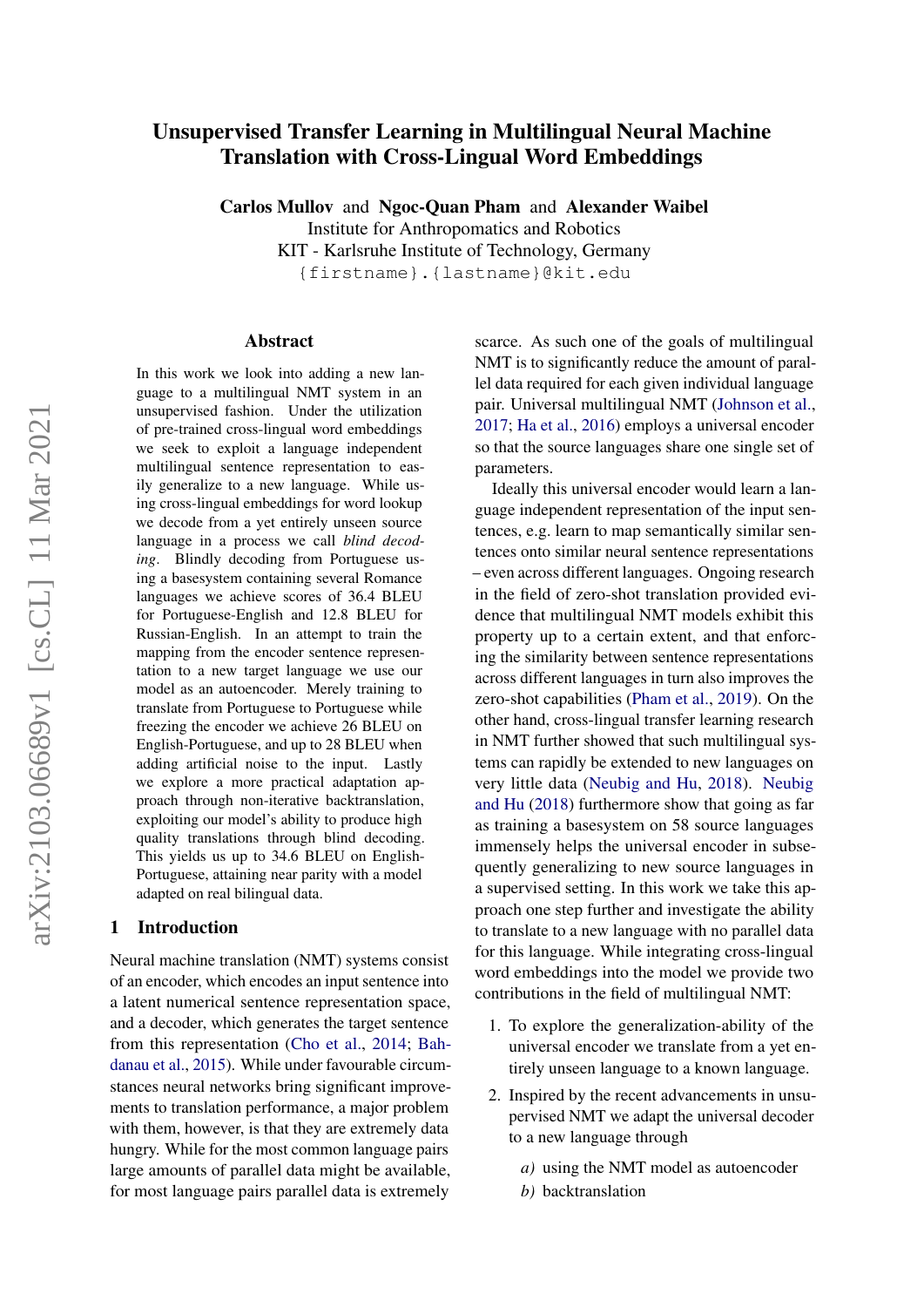Using a German-English-Spanish-French-Italian multilingual basesystem we perform experiments in transfer learning to translate to and from Portuguese and Russian. First, by simply decoding from Portuguese and Russian while using the crosslingual embeddings for word lookup we demonstrate the effectiveness of applying the universal encoder to an unseen language, achieving reasonable 36.4 BLEU and 12.8 BLEU scores for Portuguese-English and Russian-English respectively. We discovered that, when using the multilingual model as autoencoder, we can successfully adapt to the new language even without training to denoise – simply by freezing the encoder in training. Finally, we devise a method to jump-start the iterative backtranslation process oftentimes employed in unsupervised NMT, by exploiting model transfer learning ability and generate data by translating from an unseen language. Our models trained on the synthetic parallel data attain translation performance close to what we achieve through supervised adaptation on real parallel data, falling short by an average of 0.8 BLEU for translation to Portuguese.

As our final contribution we experiment on continuous output NMT, which, while underperforming the softmax models in terms of BLEU scores, attains vastly superior performance in terms of training times as well as memory complexity.

# 2 Multilingual Neural Machine Translation

In training the multilingual NMT system we aim to estimate the probability  $\mathbb{P}(Y_{\ell_{tot}} = y \mid X_{\ell_{src}} = x)$ that the sentence y in the target language  $\ell_{tqt}$  is a suitable translation of the source sentence  $x$  in the source language  $\ell_{src}$ . We describe the distribution of the sentences in different natural languages  $\ell$ through random variables  $X_{\ell}$ ,  $Y_{\ell}$ . A universal encoder maps the sentences from the different input distributions onto a single, shared latent distribution  $H_{\text{enc}} = enc(X_{\ell})$ . A decoder is then tasked to model the probability distribution from this latent variable:  $\mathbb{P}(Y_{\ell_{tot}} = y \mid H_{\text{enc}} = c)$ . Identically to a regular bilingual NMT system, the multilingual translation system consists of a neural network, which, in a supervised setting, is trained to maximize the log-likelihood of a dataset of parallel sentences  $D = \{(x_1, y_1), \ldots, (x_n, y_n)\}\,$  where sentence pairs  $(x_i, y_i)$  are translations of each other:

$$
\min_{\vartheta \in \Theta} \left\{-\sum_{i=1}^{n} \log \mathbb{P}\left(X_{\ell_{tgt}^{i}} = y_i \mid X_{\ell_{src}^{i}} = x_i, \vartheta\right)\right\}
$$

Note that the only difference to bilingual translation is the nature of the input and output distribution. Thus, the only practical difference in the training a multilingual system is that instead of using a bilingual training corpus,  $D$  consists of a concatenation of several parallel corpora.

It is a desirable quality for the universal encoder to learn a language independent latent representation. Such language independence may be expressed as a low variance  $\mathbb{V}\lbrace H_{\text{enc}} \rbrace$  in the latent encoding space, as well as a high cross-lingual covariance  $\mathbb{C}\lbrace enc(X_{\ell}), enc(X_{\ell'})\rbrace.$ 

## 3 Related Work

[Qi et al.](#page-9-1) [\(2018\)](#page-9-1) looked into the effectiveness of using pre-trained embeddings for NMT, asking whether the alignment of the embedding vectors into a shared embedding space helps in NMT and coming to the conclusion that it is helpful in a multilingual setting. Similarly, [Sen et al.](#page-9-2) [\(2019\)](#page-9-2) carried out unsupervised multilingual NMT with the utilization of cross-lingual word embeddings. While their approach is similar to ours, their focus lies in improving unsupervised NMT, while we mainly look into multilingual transfer learning. [Neubig](#page-8-4) [and Hu](#page-8-4) [\(2018\)](#page-8-4) concerned about the possibility of rapidly extending a multilingual NMT model by an unseen low-resource language. They compare between bilingual training, multilingual training alongside a similar source language and multilingual pre-training with as many languages as possible. They came to the conclusion that pre-training in a highly multilingual setting – this in their case is a system with 58 source languages – significantly improves the ability to learn the low-resourced language. Similar to our findings, they also achieved significant performance on a yet entirely unseen language. They, however, do not use cross-lingual embeddings, but rely on bilingual data to teach their model the cross-lingual word correlations. [Kim](#page-8-5) [et al.](#page-8-5) [\(2019\)](#page-8-5) conducted unsupervised cross-lingual transfer learning in NMT, transferring the parameters learned on a high resource language pair and to a new source language. Similar to our work they therefore employed cross-lingual word embeddings, aligning the new language embeddings to the parent model source embeddings. Their work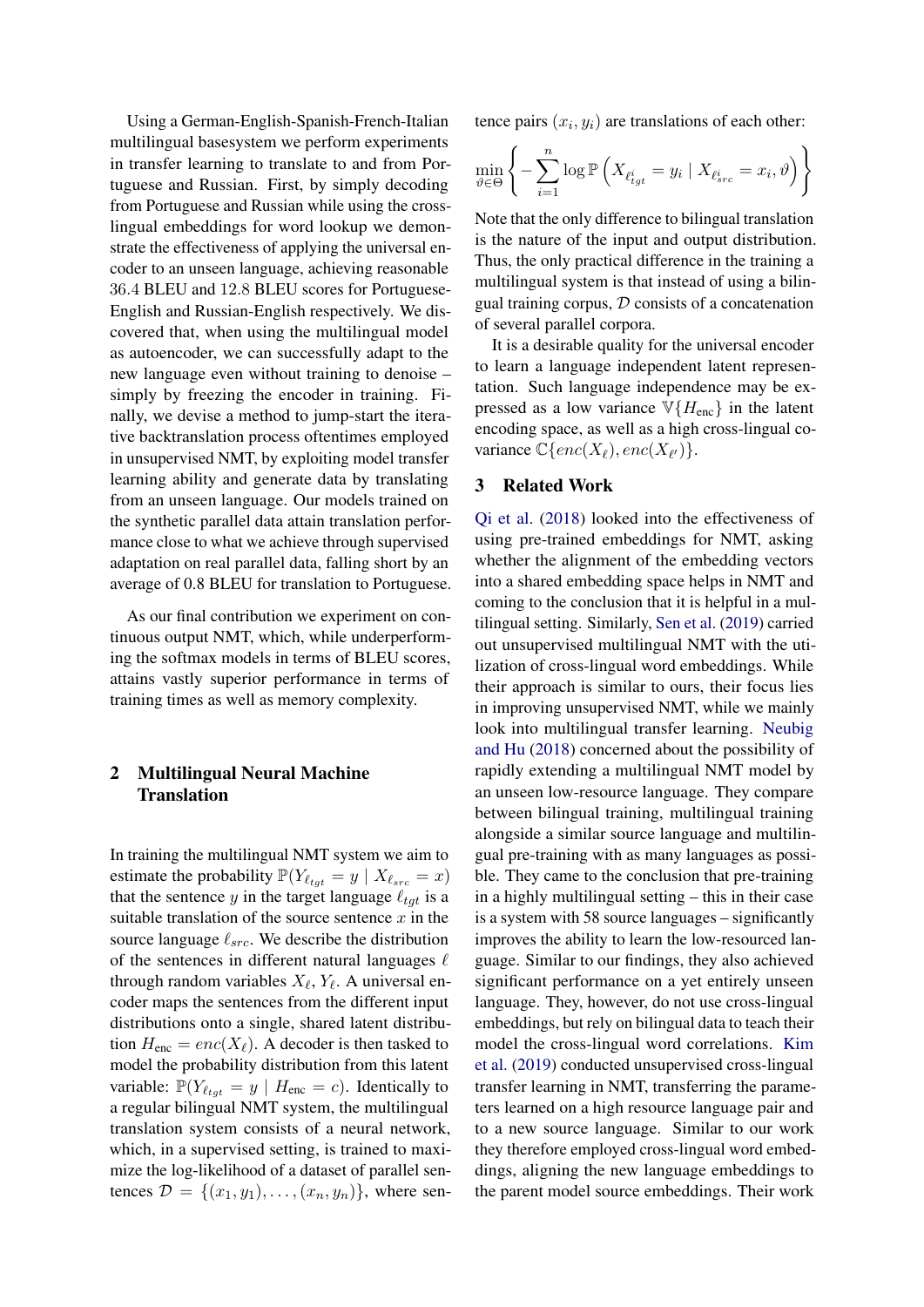focuses on adaptation on the source-side, furthermore in a bilingual setting. [Escolano et al.](#page-8-6) [\(2019\)](#page-8-6) devised an approach to multilingual NMT with independent encoders and decoders that allows for zero-shot translation, as well as the addition of new languages. [Siddhant et al.](#page-9-3) [\(2020\)](#page-9-3) looked into leveraging monolingual data for multilingual NMT. Amongst other things they extended the model by a new language through masked denoising autoencoding. While they did not perform backtranslation they suggest that their scenario presents a promising avenue for jump-starting the backtranslation process, which our work demonstrates to indeed be the case.

Our work is also closely related to unsupervised NMT [\(Lample et al.,](#page-8-7) [2017,](#page-8-7) [2018;](#page-8-8) [Artetxe et al.,](#page-8-9) [2017,](#page-8-9) [2019\)](#page-8-10). [Lample et al.](#page-8-7) [\(2017\)](#page-8-7) trained an unsupervised NMT system which translates between two languages  $\ell_1$  and  $\ell_2$ , while employing universal encoder and decoder for the simultaneous translation in both directions. They iteratively trained the NMT model to generate  $\ell_1$  and  $\ell_2$  sentences through denoising autoencoding, while simultaneously training to maximize the similarity between the encoder sentence representation for  $\ell_1$  and  $\ell_2$ sentences. Through unsupervised means they thus induce a shared sentence representation, essentially bootstrapping a multilingual NMT system from monolingual data. We, on the other hand, consider a more realistic scenario where we have enough data from high resource language pairs to train a supervised multilingual NMT system, on which we then perform unsupervised transfer learning.

## 4 Approach

We propose a three-step approach to the crosslingual transfer learning task

- 1. train the cross-lingual word embeddings on monolingual data for each of the involved languages
- 2. train the multilingual basesystem on parallel data for the set of base languages  $\mathcal{L}_{base}$
- 3. add a new language  $\ell_{\text{new}} \notin \mathcal{L}_{\text{base}}$  to the system on monolingual data only

Figure [1](#page-2-0) describes the resulting NMT architecture.

# <span id="page-2-1"></span>4.1 Cross-Lingual Word Embeddings

In conventional training of a universal multilingual NMT system the  $\ell_{\text{new}}$  word vectors are randomly initialized. The model then learns in training to

<span id="page-2-0"></span>

Figure 1: Our NMT architecture consists of a Transformer model with pre-trained cross-lingual word embeddings for embedding layers. The embedding vectors are obtained through alignment of monolingual *fastText* embeddings for each language into a common embedding space.

represent its words in a shared multilingual embedding space, by learning cross-lingual word correlations from the parallel data. In a monolingual data only setting we aim at achieving an equivalent result through cross-lingual word embeddings. These word embeddings are then integrated into our translation model by supplying in the form of pre-trained embeddings.

For each language  $\ell \in \mathcal{L}_{base} \cup \{\ell_{new}\}\$  we use pre-trained monolingual word embeddings learned with *fastText* [\(Bojanowski et al.,](#page-8-11) [2017\)](#page-8-11), which we then align into one common space through crosslingual embedding alignment [\(Joulin et al.,](#page-8-12) [2018\)](#page-8-12). For a common alignment we choose to align into a *single hub space* (SHS [Heyman et al.,](#page-8-13) [2019\)](#page-8-13), e.g. we pick one of our base languages as a *pivot* and align each of the embedding spaces  $E_\ell$  to  $E_{\text{pivot}}$ .

### 4.2 Adding a New Language

In this work we present three methods to add a new language to a multilingual basesystem. In the order of increasing level of supervision, they are as follows:

- 1. *blind* decoding
- 2. (denoising) autoencoding
- 3. backtranslation

The first experiment serves to answer the question of how well a pre-trained multilingual model can generalize to an unseen language, and can equally be applied on the source and on the target-side.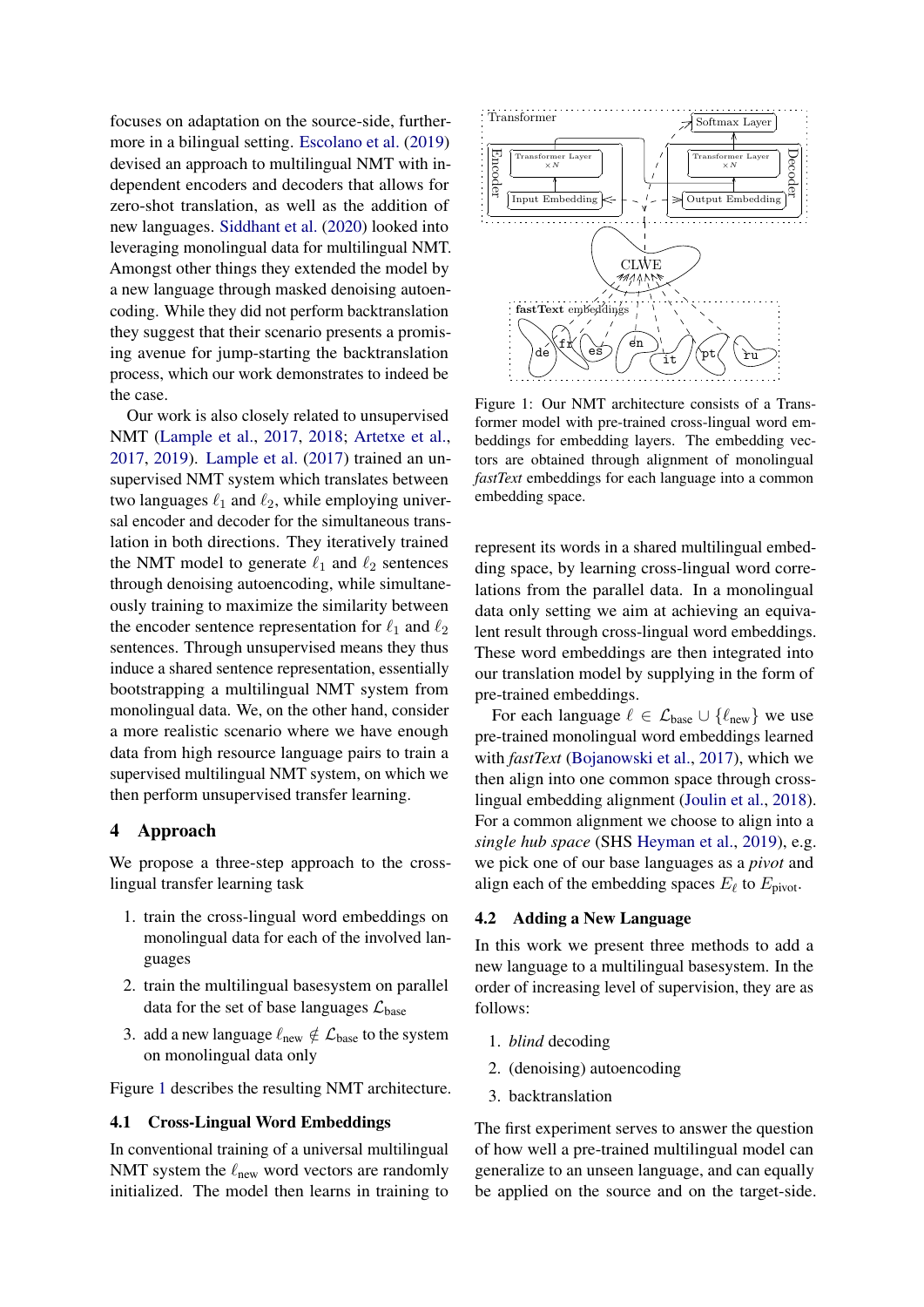<span id="page-3-0"></span>

Figure 2: In *blind decoding* we simply decode from an unseen language  $\ell_{\text{new}}$  without prior exposure to  $\ell_{\text{new}}$  whatsoever. The cross-lingual word embeddings (CLWE) serve as lookup table for  $\ell_{\text{new}}$  words.

The latter two experiments present two different methods for adaptation on  $\ell_{\text{new}}$  monolingual data, and focus on adding  $\ell_{\text{new}}$  on the target-side.

### 4.2.1 Blind Decoding

To provide an indication of how well the universal encoder generalizes to unseen languages we let our multilingual model decode from  $\ell_{\text{new}}$  sentences, without any sorts of prior exposure to  $\ell_{\text{new}}$ . We call this method *blind* decoding. As depicted in Figure [2](#page-3-0) we therefore employ the cross-lingual embeddings to lookup the  $\ell_{\text{new}}$  word vectors and then simply decode from the resulting sequence. While we are also concerned about testing the NMT system ability to blindly decode *to* a new language, we consider the target-side the less interesting side in this experiment, as the decoder couldn't possibly know the sentence level features, such as the  $\ell_{\text{new}}$  word order. We anticipated that the language production ability should be very limited, while the language comprehension ability should – through the information supplied by the word embeddings – only be constrained to a lesser extend. While the encoder may not know the syntax of an unseen language either, many syntactical concepts in language – such as grammatical case, part-of-speech, grammatical genders, or tense – are encoded at the word level<sup>[1](#page-3-1)</sup>. As such we hypothesize that the word vectors trained on the new language alone provide enough syntactic level information to perform the language comprehension task to a certain degree.

## 4.2.2 Learning Sentence-Level Features via Autoencoding

As our first adaptation method towards  $\ell_{\text{new}}$  we propose two different ways of using our NMT model as an autoencoder, e.g. train to translate from  $\ell_{\text{new}}$ 

to  $\ell_{\text{new}}$ . The primary objective in doing so is to train the decoder  $\ell_{\text{new}}$  language model while maintaining the cross-lingual signal received from the encoder.

**Denoising autoencoder** For the first autoencoding approach we want to focus on teaching the model the target language syntax. To achieve this, we train the model to perform denoising autoencoding: the model gets noisy input sentences and is tasked with reconstructing the original, grammatically correct version of this sentence. One major aspect of language syntax which sets apart different languages from each other is the word order. By "slightly" shuffling the input sentence [\(Lample](#page-8-7) [et al.,](#page-8-7) [2017\)](#page-8-7), e.g. displacing every word by up to  $n$ positions from the original position, we can easily force the model to learn the correct word order.

Plain autoencoder As our second autoencod-ing<sup>[2](#page-3-2)</sup> method we try training raw  $\ell_{\text{new}} \rightarrow \ell_{\text{new}}$  translation while freezing the encoder parameters. With this method we rely on the ability of our encoder to encode sentences from  $\ell_{\text{new}}$  in a suitable manner, as we directly take the encoder output for  $\ell_{\text{new}}$  sentences and learn to generate  $\ell_{\text{new}}$  sentences from it. In order for the model to not just learn to copy words from the input sentence to the output sentence, we rely on the encoder output to be language independent enough to not retain any word level information from the source sentence. This method thus tests the raw ability of our NMT system to learn the  $\ell_{\text{new}}$  language generation task conditioned on the encoder output  $c: \mathbb{P}(Y_{\ell_{\text{new}}} = y \mid H_{\text{enc}} = c).$ In worst case this method trains the language generation ability conditioned on white noise.

#### 4.2.3 Backtranslation

Lastly we would like to combine our model's ability to translate from  $\ell_{\text{new}}$  and its ability to adapt to  $\ell_{\text{new}}$ . We therefore use the in unsupervised NMT commonly employed approach of training on *backtranslated* data [\(Sennrich et al.,](#page-9-4) [2016\)](#page-9-4). Therefore one can use a joint NMT system translating between two languages in both directions to iteratively produce better translations, to then adapt the bootstrapped model on the improved synthetic generated data [\(Lample et al.,](#page-8-7) [2017\)](#page-8-7). In our approach to backtranslation – exploiting the model's ability to perform blind decoding – we choose a simplified approach: we perform one single round of

<span id="page-3-1"></span>Take German for example, a noun would have different surface forms for different grammatical cases, which the fast-Text model should take into account and appropriately assign different word vectors.

<span id="page-3-2"></span><sup>&</sup>lt;sup>2</sup> due to the differing nature of the task we consider auto*decoding* might be a more appropriate name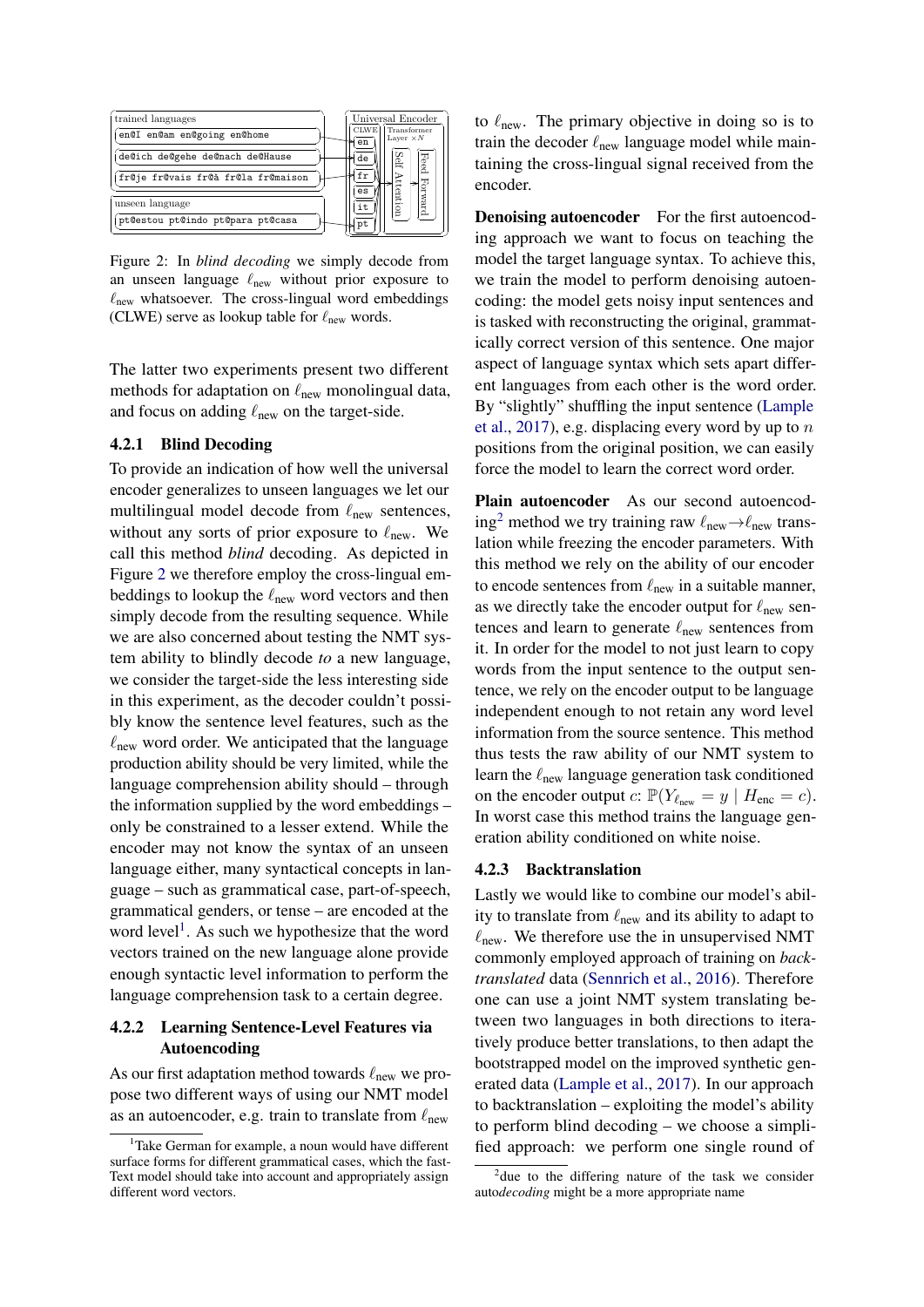<span id="page-4-2"></span>

| lng   | vocab size | <b>CLWE</b> acc |
|-------|------------|-----------------|
| en    | 47,067     | 1.000           |
| de    | 98,747     | 0.554           |
| es    | 74,267     | 0.750           |
| fr    | 60,416     | 0.732           |
| it    | 74,962     | 0.696           |
| total | 355,459    |                 |
| pt    | 67,237     | 0.734           |
| ru    | 166,651    | 0.627           |

Table 1: The number of words in the vocabulary generated from the training corpus for each of the languages. *total* represents the size of the shared vocabulary of the base model. The column *CLWE acc* describes the nearest neighbour accuracies for the cross-lingual embedding alignments to  $\ell_{\text{pivot}} = en$ .

backtranslation in which we use monolingual  $\ell_{\text{new}}$ data to 1) blindly decode from  $\ell_{\text{new}}$  to each one of our base languages  $\ell \in \mathcal{L}_{base}$  in order to generate synthetic parallel data, and then 2) reversing the translation direction to train our model on this synthetic parallel data to translate from  $\ell$  to  $\ell_{\text{new}}$ .

## 5 General Experimental Setup

Cross-lingual word embeddings As the basis for all of our monolingual word embeddings we use the pre-trained *fastText* models provided on the fastText website<sup>[3](#page-4-0)</sup>. These models provide 300dimensional high-quality embeddings for full word units, accumulated on large web crawled monolingual text corpora. Using the pivot approach described in section [4.1](#page-2-1) we align these embeddings into a common embedding space using direct supervised optimization on the RCSLS criterion [\(Joulin](#page-8-12) [et al.,](#page-8-12) [2018\)](#page-8-12) while using the bilingual dictionar-ies provided by the MUSE repository<sup>[4](#page-4-1)</sup>. In order to reduce the vocabulary size, we subsequently regenerate our vocabulary and the corresponding embedding vectors using only the words in our NMT training corpus. Alignment accuracies and vocabulary sizes are listed in Table [1.](#page-4-2)

Full word-units While using a joint BPE lets us share information between vocabularies and significantly reduces the size of the multilingual vocabulary, for our approach we choose to work with full word units, since our preliminary experiments

[crawl-vectors.html](https://fasttext.cc/docs/en/crawl-vectors.html)

have shown them to outperform the BPE models when used in combination with cross-lingual embeddings. Furthermore, this gives us better compatibility with distant languages with separate alphabets and to avoids the problem of having to extend the learned BPE codes post-training when we add a new language to the model. To alleviate the OOV word problem we use *fastText* as the basis for our monolingual word embeddings, which, by using subword level information, gives us the ability to map unseen words into the embedding space.

For our multilingual vocabulary we merge our monolingual vocabularies and concatenate their embedding matrices, while dealing with duplicate words across different languages by encoding each word with a language specific prefix, e.g. we encode the English word *bank* as *en@bank*. This also allows us to easily match any token in the vocabulary to its corresponding language, which is not trivial in a model with BPE units that are shared across multiple languages. In inference we thus restrict the target vocabulary to the tokens matching the language we decode to, thereby forcing the model to only choose tokens from a single language in a situation where it would otherwise not do so, e.g. to decode to a yet entirely unseen language (see section [6.1\)](#page-5-0). This filtering furthermore provides a speedup in inference, as well as an improvement by around +0.4 BLEU in our basesystem evaluation.

Datasets As our training, development and evaluation data sets we use multilingual transcriptions of TED talks [\(Cettolo et al.,](#page-8-15) [2012\)](#page-8-15). For our basesystems we include English, German, Spanish, French and Italian as the base languages. We train the basesystem on a total of 20 language pairs, and a parallel corpus size of 3, 251, 582 sentences. For our transfer learning experiments we use monolingual TED data for Portuguese and Russian, and parallel test data for BLEU score evaluation. The monolingual data corpora contain 148, 321 sentences of Portuguese data and 187, 843 sentences of Russian data. For test and development data we use the IWSLT dev2010 and tst2010 data sets. All data is first tokenized and truecased with standard Moses tools.

<span id="page-4-3"></span>NMT model For our NMT model we use a Transformer model [\(Vaswani et al.,](#page-9-5) [2017\)](#page-9-5) with relative position encodings [\(Shaw et al.,](#page-9-6) [2018\)](#page-9-6). In accordance with our 300-dimensional fastText embeddings we use a model size of 300, and inner size

<span id="page-4-0"></span><sup>3</sup>[https://fasttext.cc/docs/en/](https://fasttext.cc/docs/en/crawl-vectors.html)

<span id="page-4-1"></span><sup>4</sup> [\(Conneau et al.,](#page-8-14) [2017,](#page-8-14) [https://github.com/](https://github.com/facebookresearch/MUSE) [facebookresearch/MUSE](https://github.com/facebookresearch/MUSE))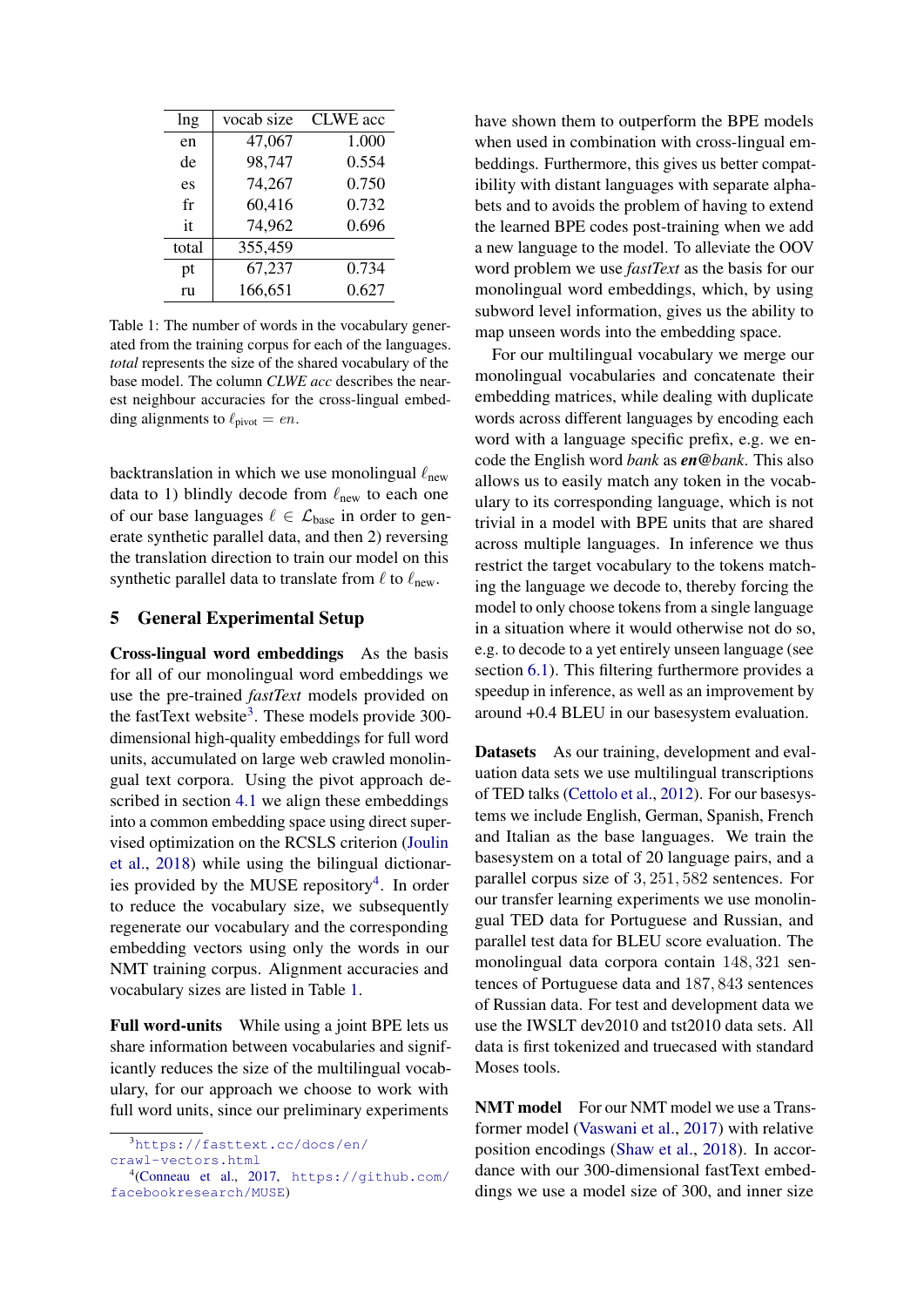of 1200, 6 attention heads and 6 layers. Our implementation is based on the repository provided by [Kumar and Tsvetkov](#page-8-16) [\(2018\)](#page-8-16)<sup>[5](#page-5-1)</sup>, which in turn is based on *OpenNMT-py* [\(Klein et al.,](#page-8-17) [2017\)](#page-8-17). We share the multilingual vocabulary, as well as the embedding parameters across the encoder and the decoder, and use tied output embeddings. Refer to Appendix [A](#page-10-0) for the full set of training parameters.

The evaluation scores for the multilingual basemodel, which we train on our available parallel data are listed in Table [2.](#page-5-2) The scores represent the average over all of the 20 language pairs. For the individual scores refer to Appendix B. The *frozen softmax* model serves as the main model for our transfer learning experiments. It uses the crosslingual embeddings in a pure lookup fashion, never updating the word vectors in NMT training. This freezing ensures that the word embeddings stay in the shared embedding space, and we can as such trivially add new words to our vocabulary and align new languages into the shared embedding space. The regular non-frozen softmax model serves for comparison with the frozen softmax model, as we do not know how well the pre-trained fastText embeddings fit the translation task. We initialize this model to the trained cross-lingual embeddings while in training adapting them to the training data. We can see that the frozen softmax model performs on par with its non-frozen counterpart, which suggests that the cross-lingual embeddings are very well suited for the translation task, despite them being trained on an unrelated task on purely monolingual data.

For the *continuous output* model we employ the approach proposed by [Kumar and Tsvetkov](#page-8-16) [\(2018\)](#page-8-16), which, instead of calculating a multinomial distribution over a closed vocabulary, optimizes the network output directly towards the semantic information encoded in our pre-trained word embeddings. This is ideal for our use case, since this is more suited towards extending the vocabulary. Furthermore it helps us deal with our large multilingual vocabulary, as computational complexity and memory complexity in a continuous output model are independent of its vocabulary size. While the model delivers inferior performance considering raw BLEU scores ony, training times amount to around one fifth of the training times for the softmax models.

<span id="page-5-2"></span>

| model               | dev         | test                            |  |
|---------------------|-------------|---------------------------------|--|
| <b>BPE</b> baseline | 26.10       | 27.73                           |  |
| softmax             |             | $24.56$ $-1.54$ $26.65$ $-1.08$ |  |
| frozen softmax      | 24.96 -1.14 | $26.60 -1.13$                   |  |
| continuous          |             | $22.27 -3.83$   24.11 -3.62     |  |

Table 2: Comparison of average BLEU scores for the different variants of the multilingual base system

Finally, in order to test the viability of our basesystem – namely a full word-unit translation system with pre-trained word embeddings – we also train a standard subword-unit translation system. This model uses BPE trained on the multilingual corpus, reducing the vocabulary size from the 355, 459 words in our full word-unit vocabulary to 36, 150 BPE units.

## 6 Adding a New Language

In the following we present our results for extending the multilingual basesystem by Portuguese and Russian. Unless stated otherwise, we evaluate our methods on the section [5](#page-4-3) *frozen softmax* model. For our adaptation methods we select the best performing model based on the development data BLEU scores.

## <span id="page-5-0"></span>6.1 Blind Decoding

As our first experiment we investigate decoding to  $\ell_{\text{new}}$  without any sort of additional training or adaptation. We therefore simply swap out the source or target-side embeddings and decode from or to  $\ell_{\text{new}}$ . As seen in Table [3](#page-6-0) we can achieve BLEU scores of up to 36.4 with Portuguese as the source language. While the average of 28.3 BLEU on the test set is significantly lower, it is still a considerably reasonable score, considering the model has never seen even a single Portuguese sentence. On a more distant source language such as Russian, we achieve much lower scores. Despite of the fact that the basesystem has never even seen a single sentence from any Slavic language the results are, however, still intelligible, achieving scores of up to 12.8 BLEU.

When decoding with  $\ell_{\text{new}}$  on the target-side, to force the model to decode to  $\ell_{\text{new}}$  as opposed to any  $\ell \in \mathcal{L}_{base}$  we need to filter out any target vocabulary words not associated with  $\ell_{\text{new}}$ . Initially, using our frozen softmax model to decode to Portuguese results in an average BLEU score of 3.0 BLEU. For

<span id="page-5-1"></span><sup>5</sup>[https://github.com/Sachin19/](https://github.com/Sachin19/seq2seq-con) [seq2seq-con](https://github.com/Sachin19/seq2seq-con)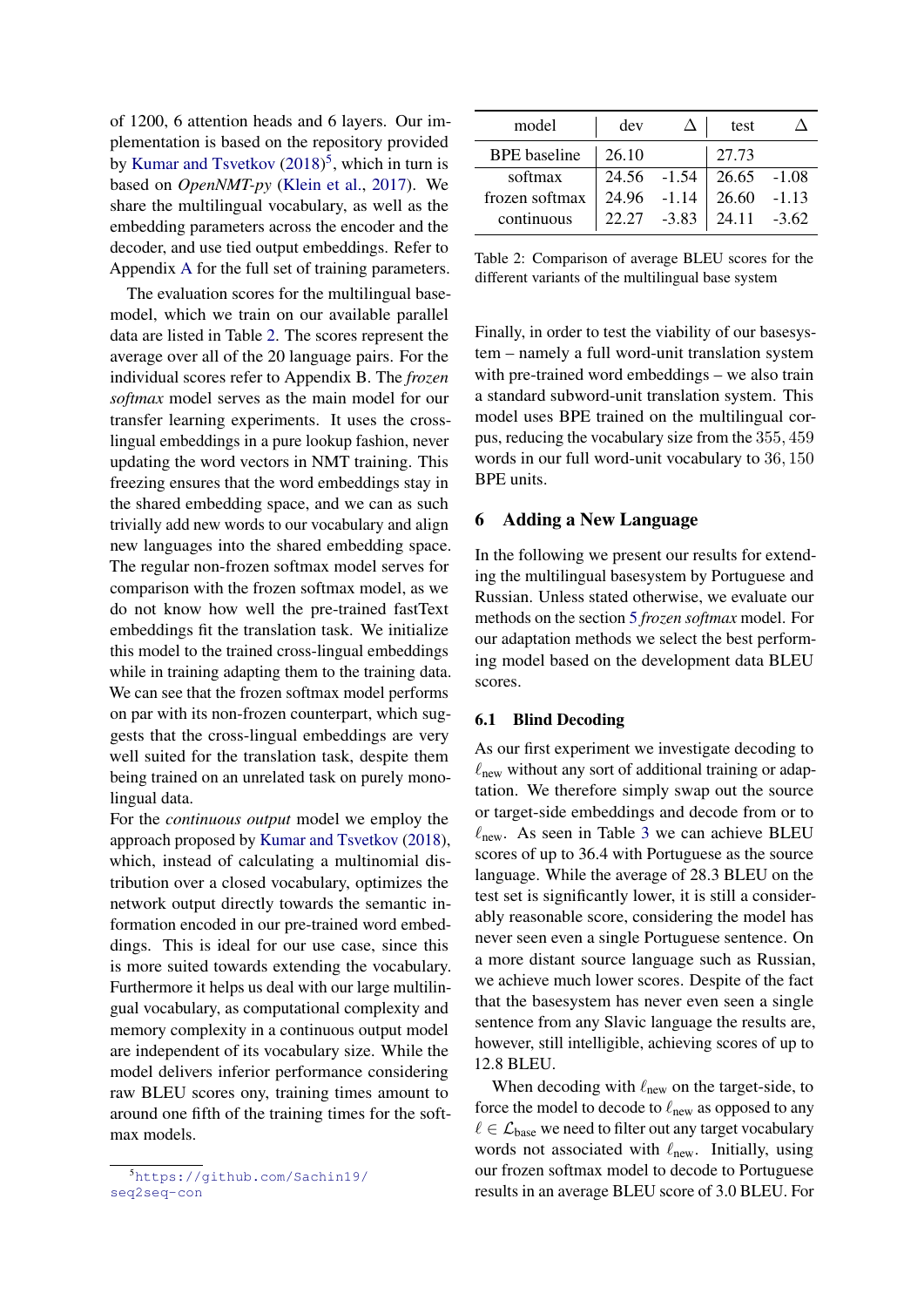<span id="page-6-0"></span>

| source-side method           | pt-de        | pt-en        | pt-es        | pt-fr        |              | $pt-it$ ru-de ru-en |              | $\varnothing$ pt | $\varnothing$ ru |
|------------------------------|--------------|--------------|--------------|--------------|--------------|---------------------|--------------|------------------|------------------|
| blind decoding<br>supervised | 20.6<br>22.2 | 36.4<br>39.7 | 30.7<br>33.0 | 29.3<br>31.9 | 24.4<br>26.6 | 15.2                | 12.8<br>20.9 | 28.3<br>30.7     | 11.9<br>18.1     |
| target-side method           | de-pt        | en-pt        | $es$ -pt     | $fr$ -pt     | $it$ -pt     | de-ru               | en-ru        | $\varnothing$ pt | ⊘ ru             |
| blind decoding               | 8.4          | 16.2         | 13.3         | 11.6         | 10.7         | 1.1                 |              | 12.0             | 1.4              |
| autoencoder                  | 17.0         | 28.1         | 27.1         | 21.5         | 20.8         | 8.1                 | 8.7          | 22.9             | 8.4              |
| backtranslation              | 21.3         | 34.6         | 32.3         | 26.4         | 25.4         | 13.6                | 13.9         | 28.0             | 13.8             |
| supervised                   | 21.9         | 35.8         | 32.9         | 27.1         | 26.2         | 15.1                | 17.2         | 28.8             | 16.2             |

Table 3: BLEU scores for decoding from (top) and to (bottom) Portuguese and Russian as the new language, with and without adaptation through various methods.

the continuous output model this amounts to 6.2 BLEU. We suspect the main cause for the inferior softmax performance to be the missing bias for the new language, which the continuous output system does not require. In fact, the models often get stuck in a decoding loop, which we combat by adding a postprocessing step remove the resulting duplicate words. For both models this doubles the BLEU score, achieving up to even 16.2 BLEU on English-Portuguese.

## 6.2 (Denoising) Autoencoder

For our antoencoding methods we adapt on monolingual TED data using unchanged training parameters from the basesystem training. When training to denoise via word order shuffling, we found – in accordance with [Lample et al.](#page-8-7) [\(2017\)](#page-8-7) – that displacing every word by up to  $n = 3$  positions yields the best results. We furthermore experiment with word dropout as additional noise, however, we did not observe any noticeable improvement over pure reordering noise. Table [4](#page-6-1) shows the results for afterwards decoding to Portuguese and to Russian. The denoising autoencoding results in slightly lower scores than the frozen encoder variant. While the resulting scores clearly demonstrate the model ability to adapt to the new language – even without noisy input – we find the Russian scores to be disappointingly low. Using both methods in conjunction with our postprocessing step (see section [6.1\)](#page-5-0), we bring the translation to Russian up to a maximum of 8.7 BLEU and translation to Portuguese up to a maximum of 28.1 BLEU. Table [3](#page-6-0) shows the resulting BLEU scores for the individual language pairs. The Portuguese and Russian softmax models both train for 1,000 iterations, completing after roughly 60 minutes on a *GTX 1080 Ti* GPU.

We believe the significant improvement for the

frozen encoder approach when adding noise to be an indication that the encoder representation still retains certain language specific word-level information. In this case the noiseless model might find it easier to reconstruct the original sentence, thus learning less about the new language syntax in the process. While this is an undesirable quality, this is to be expected considering just the fact that the encoder output sequence is equal in length to the input sentence.

## 6.3 Backtranslation

Without any additional steps, our blind decoding approach has already enabled our basesystem to produce translations of up to 36.4 BLEU from Portuguese. In our final experiment we exploit this for backtranslation to benefit the more difficult direction. We train the Portuguese and the Russian model on backtranslated data for 6,000 and 10,000 iterations respectively, again with unchanged training parameters from basesystem training. Table [3](#page-6-0) shows the translation scores after training on backtranslated data for each of the language pairs.

<span id="page-6-1"></span>

| method                 | $\varnothing$ pt | ⊘ ru |
|------------------------|------------------|------|
| denoising autoencoder  | 20.8             | 6.5  |
| frozen encoder         | 21.1             | 6.6  |
| + denoise              | 22.9             | 7.9  |
| + postprocessing       | 22.9             | 8.4  |
| <b>backtranslation</b> | 27.4             | 13.2 |
| + frozen encoder       | 28.0             | 13.8 |
| supervised baseline    | 28.8             | 162  |

Table 4: A comparison of average test scores for different variations of the autoencoder methods (top), as well as the backtranslation method (bottom).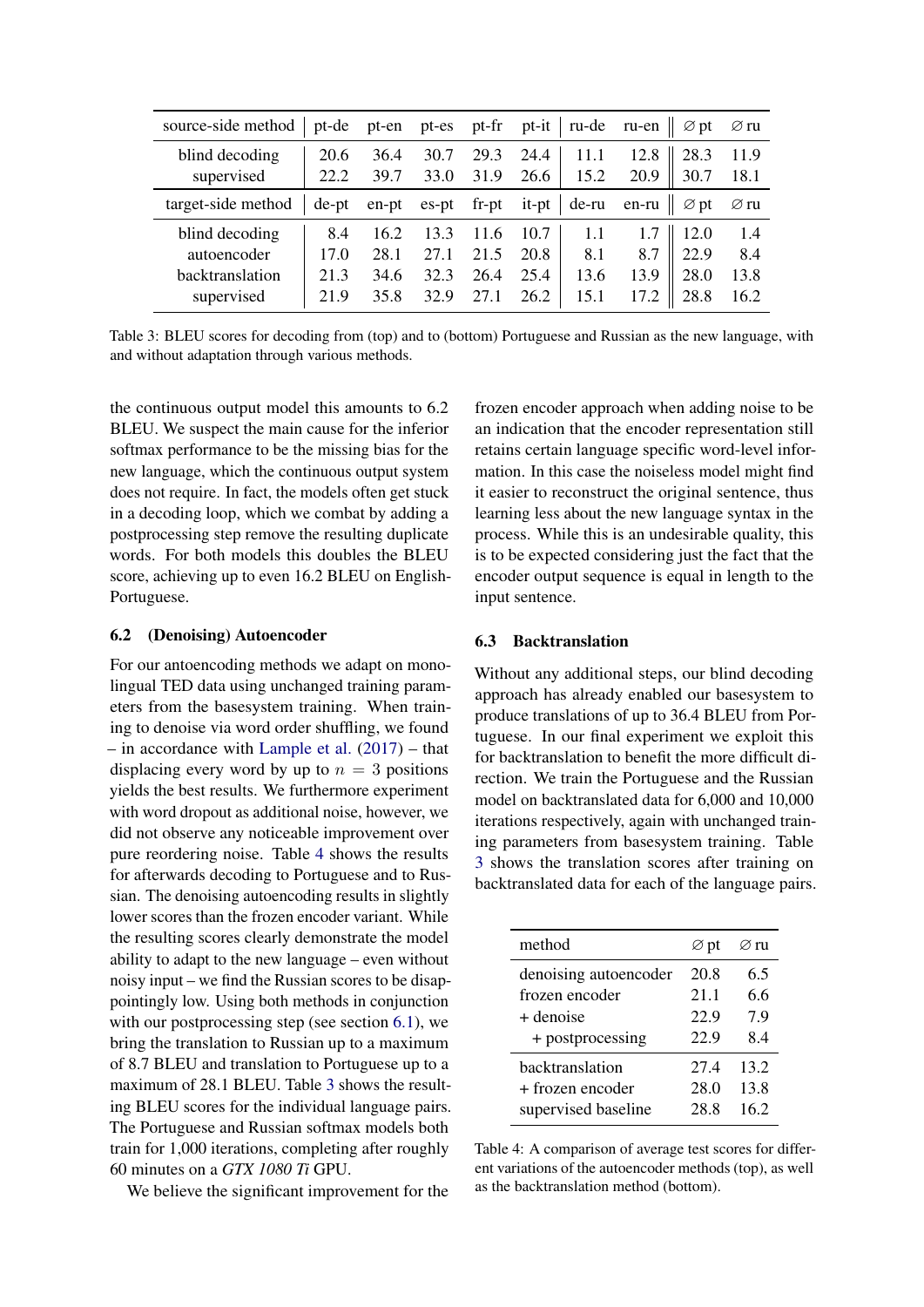Translation scores reach up to 34.6 BLEU, namely on English-Portuguese. From the comparison in Table [4](#page-6-1) we can also see that the Portuguese backtranslation scores are almost on par with our supervised model trained on bilingual data, falling short by just 0.8 BLEU. Again, freezing the encoder in training results in improved translation, albeit to a lesser extent than for the autoencoding approach. We note that training the Russian system on  $en \rightarrow ru$  data only also improves the performance for  $de \rightarrow ru$ , in our experiments sometimes even outperforming the language pair it is trained on. We see this as an indication that this training mainly affects the decoder language model for Russian. This furthermore means that the decoder, when decoding to Russian, is able to use a similar amount of information from the encoder representation of the source sentence. This either means that the encoder representation of English and German are very similar in quality, being able to extract the same amount of meaning. Alternatively it means that the decoder does not learn to use the full amount of information encoded into the representation of the English source sentence, meaning the decoder is lacking in translation adequacy while leaning towards better fluency.

# 7 Conclusion

In this work we have looked into adding a new language to a previously trained multilingual NMT system in an unsupervised fashion. We explored the possibility of reusing the existing latent sentence representation and adding a language by adapting the decoder on monolingual data only. As part of our approach we show the feasability of doing multilingual NMT with pre-trained crosslingual word embeddings. By blindly decoding from Portuguese, e.g. translating without any prior exposure towards Portuguese aside from the crosslingual word embeddings, using a basesystem containing multiple Romance languages we achieve scores of up to 36.4 BLEU for Portuguese-English, thereby demonstrating the universal encoder ability to generalize to an entirely unseen language. While this works significantly worse on a more distant language, this model – which has never seen even a single sentence from any Slavic language – is still able to achieve up to 13 BLEU for Russian-English. Furthermore, by applying blind decoding on the target-side we have been able to achieve up to 16.2 BLEU when decoding *to* Portuguese. To this end

we looked into the recently proposed continuous output representation approach.

In an attempt to train the mapping from our sentence representation to a new target language we use our model as an autoencoder. By training to translate from Portuguese to Portuguese while freezing the encoder we have achieved up to 26 BLEU for English-Portuguese. Adding artificial noise to the input to let the model learn the correct word order gains us an additional 2 BLEU. Translating to Russian we achieve up to 8.7 BLEU for English-Russian.

Lastly we have explored a more practical approach of learning the new language by training the system on backtranslated data. To this end we exploit our model's ability to produce high quality translations from an unseen source-side language to generate the synthetic data. The training on the synthetic data has yielded up to 34.6 BLEU, again on English-Portuguese, attaining near parity with a model trained on real bilingual data. Translating to Russian yields at most 13.9 BLEU for English-Russian. Considering the low English-Russian baseline score of 17.2 BLEU we suspect the overall low Russian scores to partly be an issue with the low quality word embedding alignment.

## 7.1 Future Work

In the future we would like to explore the question of how the composition and number of languages in the base system affects the ability to perform the transfer learning, and whether seeing a wide variety of different languages will help the translation system in generalizing to new languages – especially more distant ones. In order to further improve the performance on source-side unseen languages we would like to explore various methods for the adaptation of the encoder. While the focus of this work lies mainly on adapting the decoder, an improvement on the source-side would especially benefit the backtranslation results for more distant languages. As an alternative to teaching the new language to the decoder via autoencoding, we would like to explore the possibility of using generative adversarial training on top of a translation system with a continuous output representation.

## 8 Acknowledgement

The projects on which this paper is based were funded by the Federal Ministry of Education and Research (BMBF) of Germany under the numbers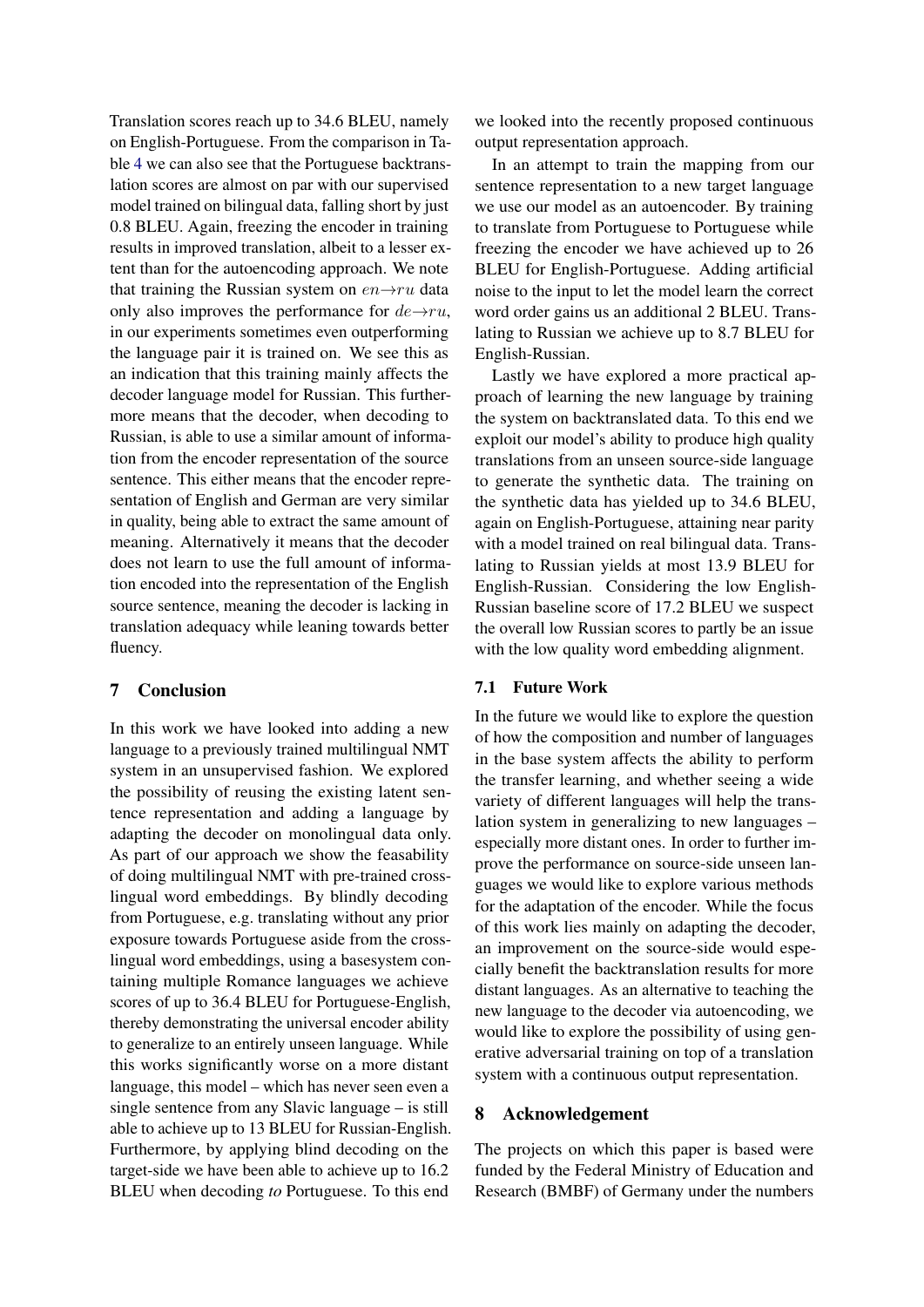01IS18040A. The authors are responsible for the content of this publication.

### References

- <span id="page-8-10"></span>Mikel Artetxe, Gorka Labaka, and Eneko Agirre. 2019. [An effective approach to unsupervised machine](https://doi.org/10.18653/v1/P19-1019) [translation.](https://doi.org/10.18653/v1/P19-1019) In *Proceedings of the 57th Annual Meeting of the Association for Computational Linguistics*, pages 194–203, Florence, Italy. Association for Computational Linguistics.
- <span id="page-8-9"></span>Mikel Artetxe, Gorka Labaka, Eneko Agirre, and Kyunghyun Cho. 2017. [Unsupervised neural ma](http://arxiv.org/abs/1710.11041)[chine translation.](http://arxiv.org/abs/1710.11041) *CoRR*, abs/1710.11041.
- <span id="page-8-1"></span>Dzmitry Bahdanau, Kyunghyun Cho, and Yoshua Bengio. 2015. [Neural machine translation by jointly](http://arxiv.org/abs/1409.0473) [learning to align and translate.](http://arxiv.org/abs/1409.0473) In *3rd International Conference on Learning Representations, ICLR 2015, San Diego, CA, USA, May 7-9, 2015, Conference Track Proceedings*.
- <span id="page-8-11"></span>Piotr Bojanowski, Edouard Grave, Armand Joulin, and Tomas Mikolov. 2017. [Enriching word vectors with](https://doi.org/10.1162/tacl_a_00051) [subword information.](https://doi.org/10.1162/tacl_a_00051) *Transactions of the Association for Computational Linguistics*, 5:135–146.
- <span id="page-8-15"></span>Mauro Cettolo, Christian Girardi, and Marcello Fed-erico. 2012. Wit<sup>3</sup>[: Web inventory of transcribed and](https://wit3.fbk.eu) [translated talks.](https://wit3.fbk.eu) In *Proceedings of the 16*th *Conference of the European Association for Machine Translation (EAMT)*, pages 261–268, Trento, Italy.
- <span id="page-8-0"></span>Kyunghyun Cho, Bart van Merriënboer, Caglar Gulcehre, Dzmitry Bahdanau, Fethi Bougares, Holger Schwenk, and Yoshua Bengio. 2014. [Learning](https://doi.org/10.3115/v1/D14-1179) [phrase representations using RNN encoder–decoder](https://doi.org/10.3115/v1/D14-1179) [for statistical machine translation.](https://doi.org/10.3115/v1/D14-1179) In *Proceedings of the 2014 Conference on Empirical Methods in Natural Language Processing (EMNLP)*, pages 1724– 1734, Doha, Qatar. Association for Computational Linguistics.
- <span id="page-8-14"></span>Alexis Conneau, Guillaume Lample, Marc'Aurelio Ranzato, Ludovic Denoyer, and Hervé Jégou. 2017. Word translation without parallel data. *arXiv preprint arXiv:1710.04087*.
- <span id="page-8-6"></span>Carlos Escolano, Marta R. Costa-jussà, and José A. R. Fonollosa. 2019. [From bilingual to multilingual neu](https://doi.org/10.18653/v1/P19-2033)[ral machine translation by incremental training.](https://doi.org/10.18653/v1/P19-2033) In *Proceedings of the 57th Annual Meeting of the Association for Computational Linguistics: Student Research Workshop*, pages 236–242, Florence, Italy. Association for Computational Linguistics.
- <span id="page-8-3"></span>Thanh-Le Ha, Jan Niehues, and Alexander H. Waibel. 2016. [Toward multilingual neural machine trans](http://arxiv.org/abs/1611.04798)[lation with universal encoder and decoder.](http://arxiv.org/abs/1611.04798) *CoRR*, abs/1611.04798.
- <span id="page-8-13"></span>Geert Heyman, Bregt Verreet, Ivan Vulić, and Marie-Francine Moens. 2019. [Learning unsupervised mul](https://doi.org/10.18653/v1/N19-1188)[tilingual word embeddings with incremental multi](https://doi.org/10.18653/v1/N19-1188)[lingual hubs.](https://doi.org/10.18653/v1/N19-1188) In *Proceedings of the 2019 Conference of the North American Chapter of the Association for Computational Linguistics: Human Language Technologies, Volume 1 (Long and Short Papers)*, pages 1890–1902, Minneapolis, Minnesota. Association for Computational Linguistics.
- <span id="page-8-2"></span>Melvin Johnson, Mike Schuster, Quoc V. Le, Maxim Krikun, Yonghui Wu, Zhifeng Chen, Nikhil Thorat, Fernanda Viégas, Martin Wattenberg, Greg Corrado, Macduff Hughes, and Jeffrey Dean. 2017. [Google's](https://doi.org/10.1162/tacl_a_00065) [multilingual neural machine translation system: En](https://doi.org/10.1162/tacl_a_00065)[abling zero-shot translation.](https://doi.org/10.1162/tacl_a_00065) *Transactions of the Association for Computational Linguistics*, 5:339–351.
- <span id="page-8-12"></span>Armand Joulin, Piotr Bojanowski, Tomas Mikolov, Hervé Jégou, and Edouard Grave. 2018. [Loss in](https://doi.org/10.18653/v1/D18-1330) [translation: Learning bilingual word mapping with](https://doi.org/10.18653/v1/D18-1330) [a retrieval criterion.](https://doi.org/10.18653/v1/D18-1330) In *Proceedings of the 2018 Conference on Empirical Methods in Natural Language Processing*, pages 2979–2984, Brussels, Belgium. Association for Computational Linguistics.
- <span id="page-8-5"></span>Yunsu Kim, Yingbo Gao, and Hermann Ney. 2019. [Effective cross-lingual transfer of neural machine](https://doi.org/10.18653/v1/P19-1120) [translation models without shared vocabularies.](https://doi.org/10.18653/v1/P19-1120) In *Proceedings of the 57th Annual Meeting of the Association for Computational Linguistics*, pages 1246– 1257, Florence, Italy. Association for Computational Linguistics.
- <span id="page-8-17"></span>Guillaume Klein, Yoon Kim, Yuntian Deng, Jean Senellart, and Alexander Rush. 2017. [OpenNMT: Open](https://www.aclweb.org/anthology/P17-4012)[source toolkit for neural machine translation.](https://www.aclweb.org/anthology/P17-4012) In *Proceedings of ACL 2017, System Demonstrations*, pages 67–72, Vancouver, Canada. Association for Computational Linguistics.
- <span id="page-8-16"></span>Sachin Kumar and Yulia Tsvetkov. 2018. [Von mises](http://arxiv.org/abs/1812.04616)[fisher loss for training sequence to sequence models](http://arxiv.org/abs/1812.04616) [with continuous outputs.](http://arxiv.org/abs/1812.04616) *CoRR*, abs/1812.04616.
- <span id="page-8-7"></span>Guillaume Lample, Alexis Conneau, Ludovic Denoyer, and Marc'Aurelio Ranzato. 2017. Unsupervised machine translation using monolingual corpora only. *arXiv preprint arXiv:1711.00043*.
- <span id="page-8-8"></span>Guillaume Lample, Myle Ott, Alexis Conneau, Ludovic Denoyer, and Marc'Aurelio Ranzato. 2018. [Phrase-based & neural unsupervised machine trans](https://doi.org/10.18653/v1/D18-1549)[lation.](https://doi.org/10.18653/v1/D18-1549) In *Proceedings of the 2018 Conference on Empirical Methods in Natural Language Processing*, pages 5039–5049, Brussels, Belgium. Association for Computational Linguistics.
- <span id="page-8-4"></span>Graham Neubig and Junjie Hu. 2018. [Rapid adapta](https://doi.org/10.18653/v1/D18-1103)[tion of neural machine translation to new languages.](https://doi.org/10.18653/v1/D18-1103) In *Proceedings of the 2018 Conference on Empirical Methods in Natural Language Processing*, pages 875–880, Brussels, Belgium. Association for Computational Linguistics.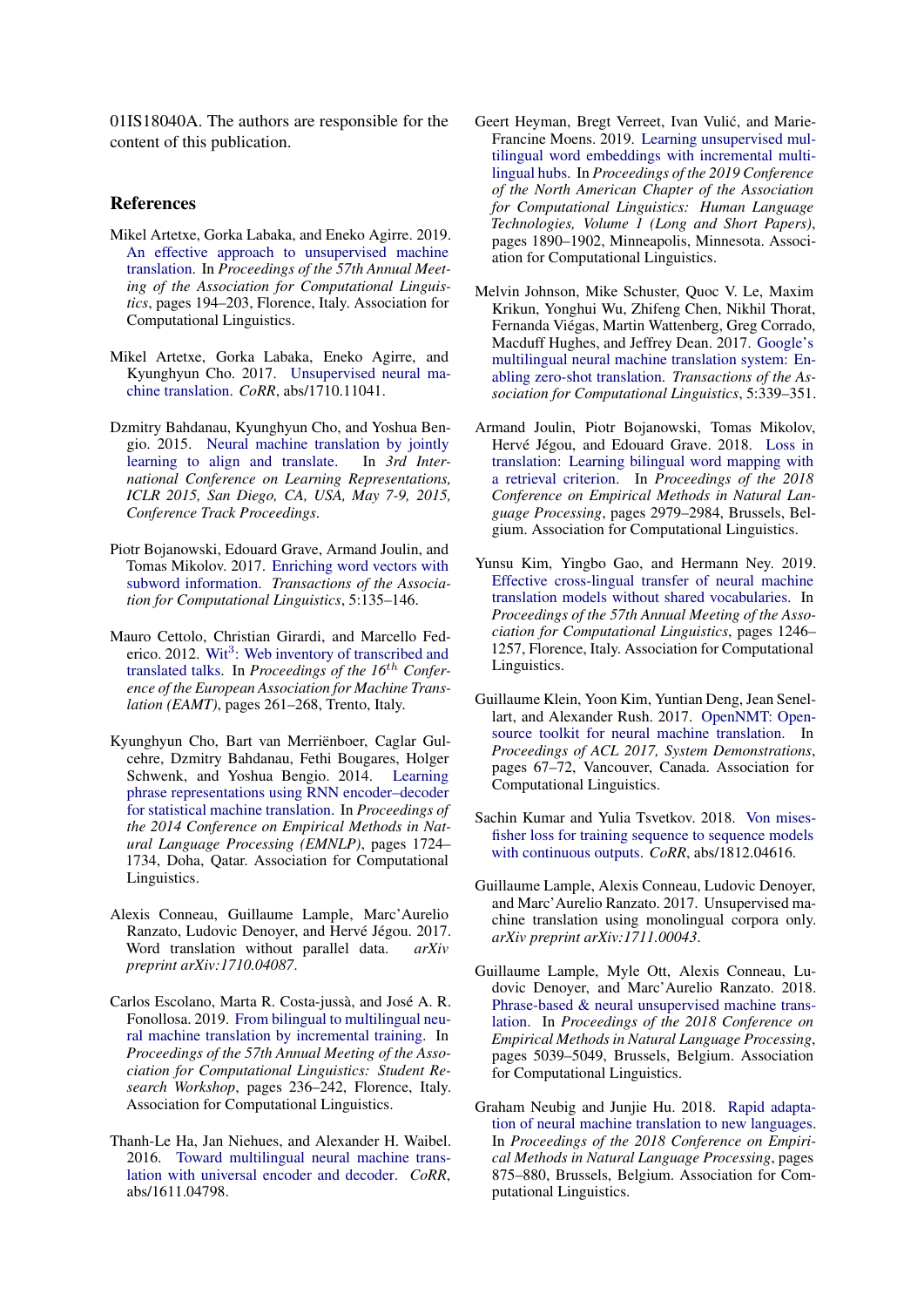- <span id="page-9-0"></span>Ngoc-Quan Pham, Jan Niehues, Thanh-Le Ha, and Alexander Waibel. 2019. [Improving zero-shot trans](https://doi.org/10.18653/v1/W19-5202)[lation with language-independent constraints.](https://doi.org/10.18653/v1/W19-5202) In *Proceedings of the Fourth Conference on Machine Translation (Volume 1: Research Papers)*, pages 13– 23, Florence, Italy. Association for Computational Linguistics.
- <span id="page-9-1"></span>Ye Qi, Devendra Sachan, Matthieu Felix, Sarguna Padmanabhan, and Graham Neubig. 2018. [When and](https://doi.org/10.18653/v1/N18-2084) [why are pre-trained word embeddings useful for neu](https://doi.org/10.18653/v1/N18-2084)[ral machine translation?](https://doi.org/10.18653/v1/N18-2084) In *Proceedings of the 2018 Conference of the North American Chapter of the Association for Computational Linguistics: Human Language Technologies, Volume 2 (Short Papers)*, pages 529–535, New Orleans, Louisiana. Association for Computational Linguistics.
- <span id="page-9-2"></span>Sukanta Sen, Kamal Kumar Gupta, Asif Ekbal, and Pushpak Bhattacharyya. 2019. [Multilingual unsu](https://doi.org/10.18653/v1/P19-1297)[pervised NMT using shared encoder and language](https://doi.org/10.18653/v1/P19-1297)[specific decoders.](https://doi.org/10.18653/v1/P19-1297) In *Proceedings of the 57th Annual Meeting of the Association for Computational Linguistics*, pages 3083–3089, Florence, Italy. Association for Computational Linguistics.
- <span id="page-9-4"></span>Rico Sennrich, Barry Haddow, and Alexandra Birch. 2016. [Improving neural machine translation mod](https://doi.org/10.18653/v1/P16-1009)[els with monolingual data.](https://doi.org/10.18653/v1/P16-1009) In *Proceedings of the 54th Annual Meeting of the Association for Computational Linguistics (Volume 1: Long Papers)*, pages 86–96, Berlin, Germany. Association for Computational Linguistics.
- <span id="page-9-6"></span>Peter Shaw, Jakob Uszkoreit, and Ashish Vaswani. 2018. [Self-attention with relative position represen](https://doi.org/10.18653/v1/N18-2074)[tations.](https://doi.org/10.18653/v1/N18-2074) In *Proceedings of the 2018 Conference of the North American Chapter of the Association for Computational Linguistics: Human Language Technologies, Volume 2 (Short Papers)*, pages 464–468, New Orleans, Louisiana. Association for Computational Linguistics.
- <span id="page-9-3"></span>Aditya Siddhant, Ankur Bapna, Yuan Cao, Orhan Firat, Mia Chen, Sneha Kudugunta, Naveen Arivazhagan, and Yonghui Wu. 2020. [Leveraging mono](https://doi.org/10.18653/v1/2020.acl-main.252)[lingual data with self-supervision for multilingual](https://doi.org/10.18653/v1/2020.acl-main.252) [neural machine translation.](https://doi.org/10.18653/v1/2020.acl-main.252) In *Proceedings of the 58th Annual Meeting of the Association for Computational Linguistics*, pages 2827–2835, Online. Association for Computational Linguistics.
- <span id="page-9-5"></span>Ashish Vaswani, Noam Shazeer, Niki Parmar, Jakob Uszkoreit, Llion Jones, Aidan N. Gomez, Lukasz Kaiser, and Illia Polosukhin. 2017. [Attention is all](http://arxiv.org/abs/1706.03762) [you need.](http://arxiv.org/abs/1706.03762) *CoRR*, abs/1706.03762.